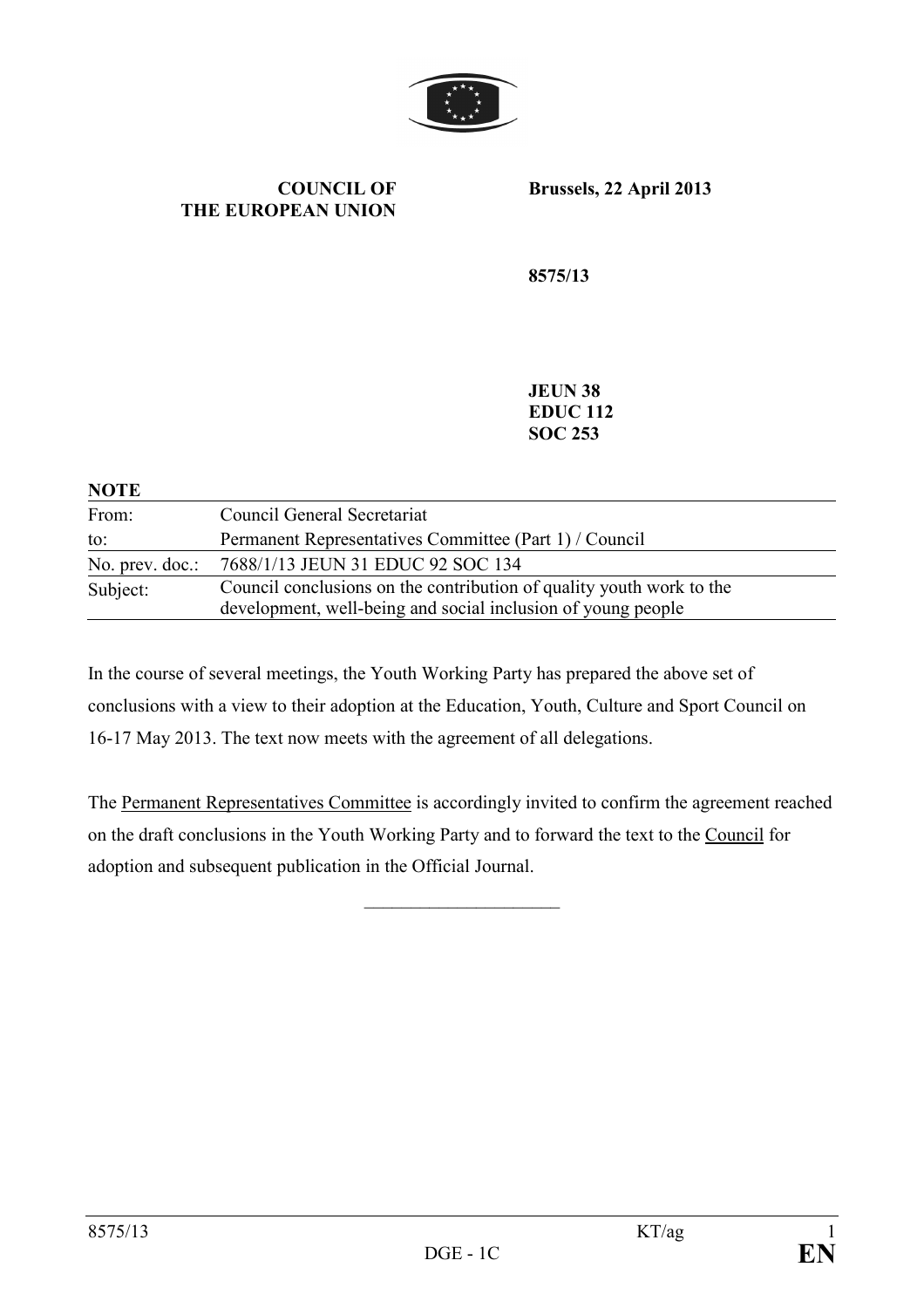# **Council conclusions on the contribution of quality youth work to the development, well-being and social inclusion of young people**

The Council and the Representatives of the Governments of the Member States, meeting within the Council:

## 1. RECALLING THE POLITICAL BACKGROUND TO THIS ISSUE, IN PARTICULAR:

- 1. European cooperation in the Youth field<sup>1</sup> which identifies well-being and social inclusion as two of its eight fields of action and emphasises the support and development of youth work as a cross-sectoral response in meeting the overall objectives of the Framework; and which recommends an increasing focus on social inclusion, health and well-being of young people.
- 2. The Communication from the Commission 'Europe 2020' as endorsed by the European Council which recognises the role of youth work as a provider of non-formal learning opportunities to all young people.
- 3. Council Recommendation of 20 December 2012 on the validation of non-formal and informal learning**<sup>2</sup>** .
- 4. The Joint Conclusions of the EU Youth Conference organised by the Irish Presidency, 11 – 13 March, 2013.**<sup>3</sup>**

 $\overline{a}$ 

**<sup>1</sup>** Council Resolution of 27 November 2009 on a renewed framework for European cooperation in the youth field (2010-2018 **-** OJ C 311, 19.12.2009, p. 1-11) and the Joint Report of the Council and the Commission 2012 on the implementation of the renewed framework for European cooperation in the youth field (EU Youth Strategy 2010-2018) (OJ C 394, 20.12.2012, p. 5-16).

<sup>2</sup> OJ 398, 22.12.2012, p. 1-5.

**<sup>3</sup>** 7808/13.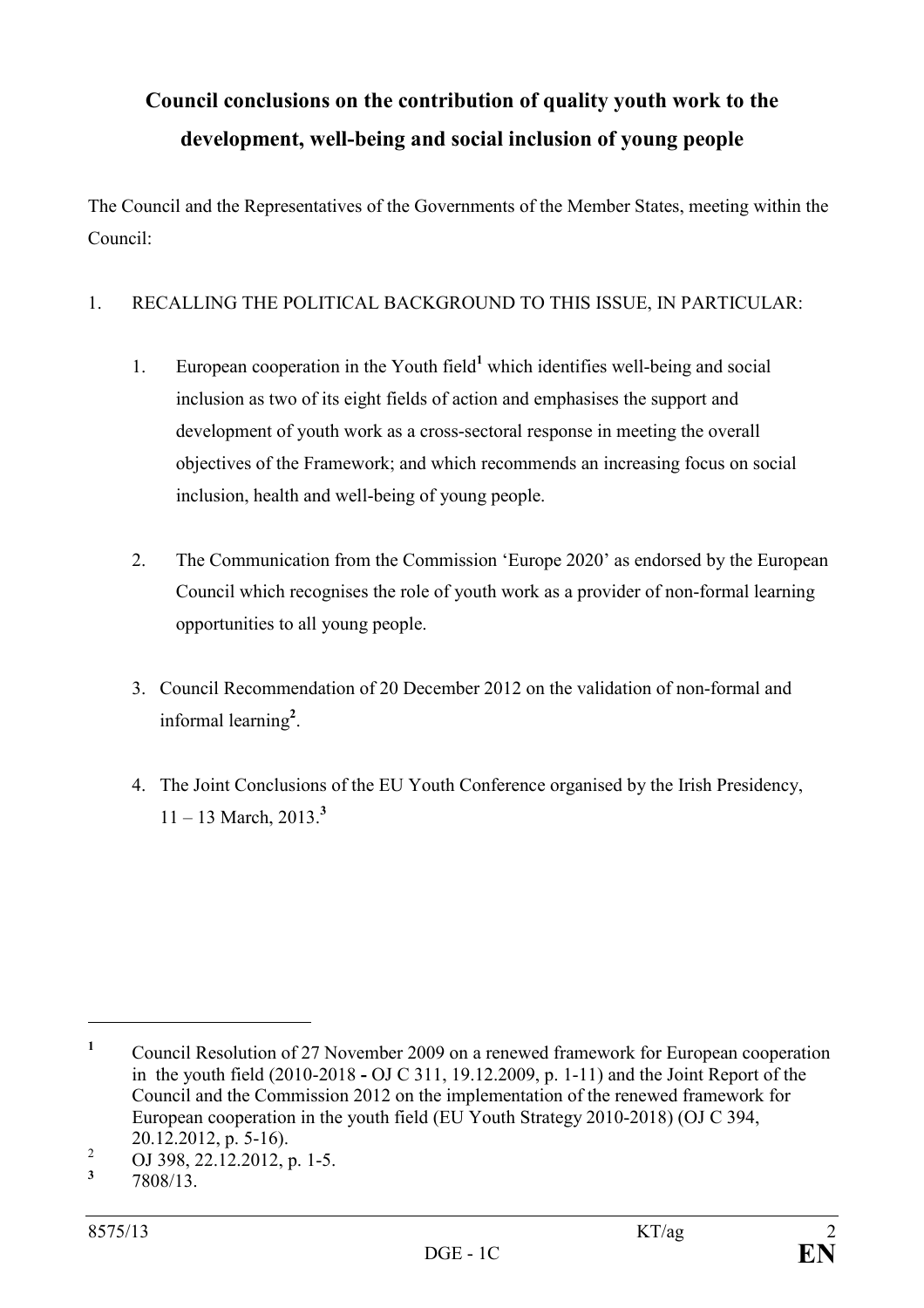#### 2. BUILDING UPON

5. The Resolution of the Council and of the Representatives of the Governments of the Member States, meeting within the Council of 19 November 2010, on Youth Work which calls for better understanding of and an enhanced role, specifically in relation to the promotion, support and development of youth work on a range of levels.

### 3. ACKNOWLEDGE THAT:

- 6. Young people actively contribute to the social infrastructure and to the vibrancy of communities, both geographical and communities of interest*.* Young people comprise a diverse and dynamic population with different realities, needs, demands and aspirations. Demography, biography, diversity, transitions and opportunities are issues which impact directly on, and occasionally define, young people. Therefore, youth policy should be reflective of and responsive to such issues, be both enabling and empowering and promote equal opportunities for all young people.
- 7. 'Youth work' is a broad term covering a broad scope of activities of a social, cultural, educational or political nature by, with and for young people. Increasingly, such activities also include sport and services for young people. Youth work belongs to the area of "out-of-school" education, as well as specific leisure time activities managed by professional or voluntary youth workers and youth leaders Youth work is organised in different ways (by youth led organisations, organisations for youth, informal groups or through youth services and public authorities). It is delivered in different forms and settings (e.g. open-access, group-based, programme-based, outreach and detached) and is given shape at local, regional, national and European level.
- 8. Youth work focuses on the personal and social development of young people and has an extended reach which accesses and engages young people based on their needs and interests and takes account of their environment. Such coverage and reach complements other policy responses for young people and therefore youth work can offer young people points of contact, association and progression.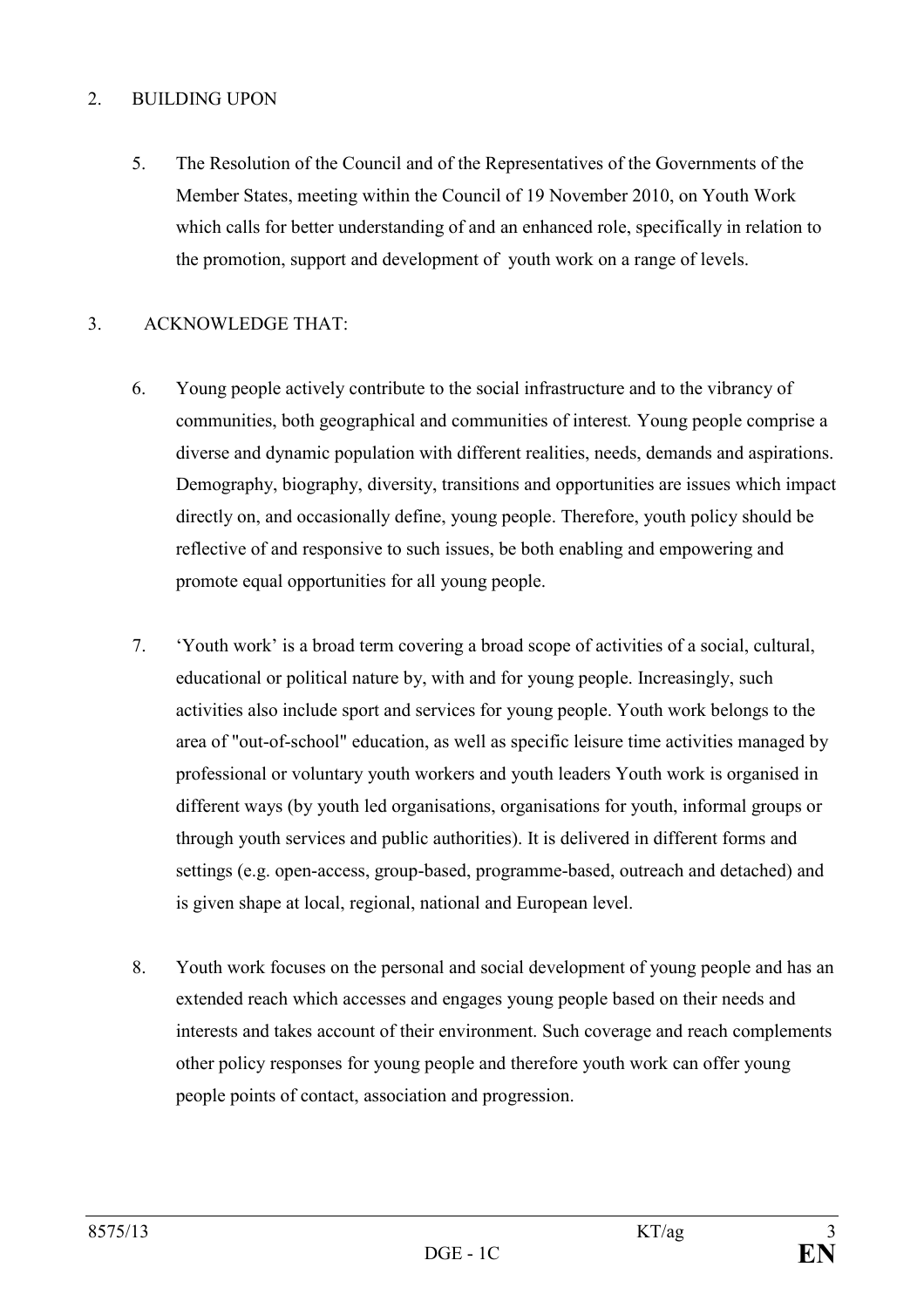- 9. Social inclusion requires a comprehensive and cross-sectoral approach to address the multi faceted nature of marginalisation and exclusion in society.
- 10. Youth work plays an important role in preventing social exclusion and enhancing social inclusion. Youth work offers developmental spaces and opportunities for all young people and "is based on non-formal and informal learning process<sup>4</sup> and on voluntary participation"**<sup>5</sup>** .
- 11. Effective youth work and youth initiatives seek to empower young people and encourage their active participation in society. It equips them with skills, competences and experiences for life, thereby maximising the protective factors which enhance the development, well-being, autonomy and social inclusion of all young people, including those with fewer opportunities.
- 12. Quality youth work is a commitment to continually ensuring and enhancing optimum youth work provision and practice for young people. It's about youth organisations, youth services and youth workers working with relevant stakeholders to plan and deliver activities and programmes that are relevant and responsive to young people's interests, needs and experiences, and which are evidence informed and outcomes focused. The result of quality youth work should be that young people derive maximum benefit from their participation in youth work.

 $\overline{a}$ 

<sup>&</sup>lt;sup>4</sup> *Non-formal learning and informal learning* as defined in the Council Recommendation of 20 December 2012 on the validation of non-formal and informal learning (OJ C 398, 22.12.2012).

**<sup>5</sup>** Resolution of the Council and of the Representatives of the Governments of the Member States, meeting within the Council of 19 November 2010, on Youth Work, page. 3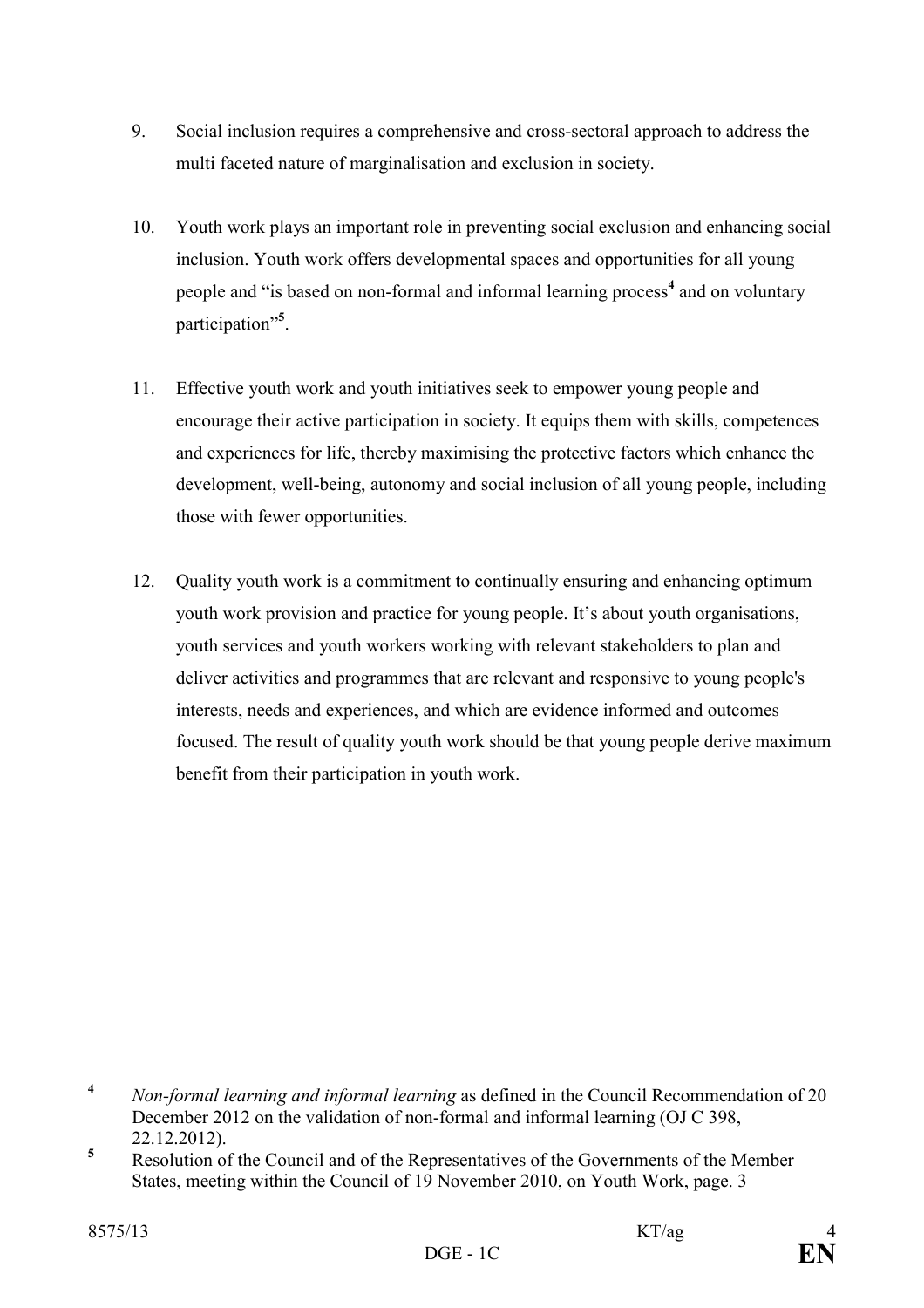### 4. CONSIDER THAT:

13. Social Inclusion should accommodate and include all young people and the issues they face, with special emphasis on those with fewer opportunities

The potential of youth work to contribute to policy objectives including social inclusion can be further optimised through a quality-focused and evidence-informed approach which places young people centre-stage in the design and the delivery of youth work provision. This approach supports young people's participation, development and progression in a way which affirms their strengths, enhances resilience and competences and recognises their potential to build individual, communal and social capital*.* Quality youth work is a universal theme which benefits young people, improves the practice of youth work, and contributes to broader policy aims.

- a) Youth work engages young people during a significant developmental period of their lives, and therefore it is ideally positioned to enhance the development **(**personal, social, educational, vocational and occupational), well-being and social inclusion of young people.
- b) Youth work offers experiences and opportunities for all young people and operates as both an open-access activity and as a targeted support that can enhance the competences of young people while addressing the barriers they encounter, and may have a particular role for young people with fewer opportunities and those young people who are not in employment, education or training (NEETs).
- c) The organisation of youth work is diverse**.** This richness and diversity (sectoral, organisational and thematic) should be acknowledged.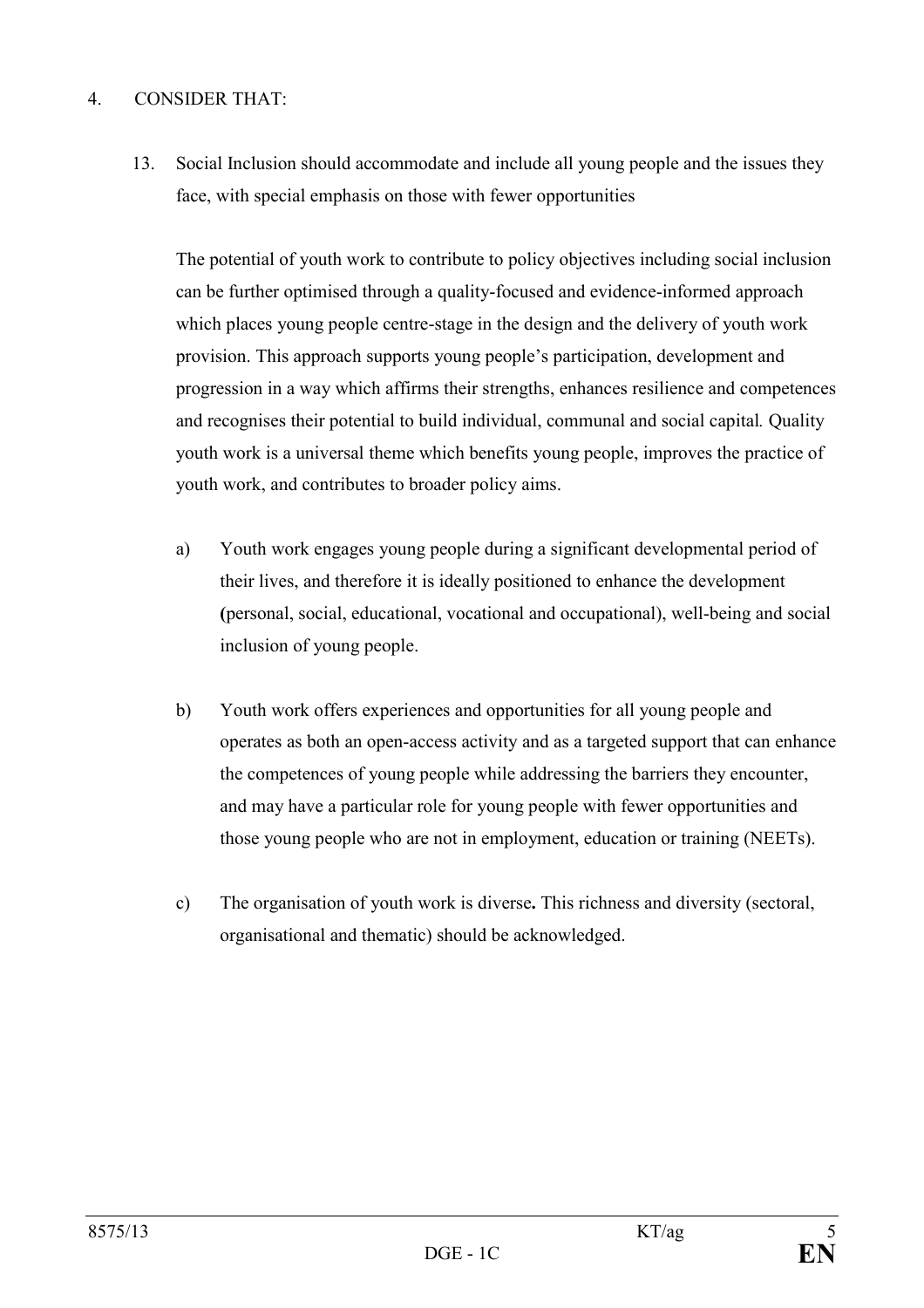- d) Youth work should have a clearly defined position on the continuum of education and lifelong learning and spanning the areas of non-formal and informal learning. Such a position should acknowledge the potential of youth work in meeting the needs of young people to an even greater extent than at present and value the role of youth work in building an inclusive society.
- e) A quality approach informed by evidence can be an important tool to enhance the accessibility, visibility, impact and the effectiveness of youth work policy and provision.
- f) Quality youth work may include appropriate assessment systems, based on selfassessment or peer-assessment, and where feasible, validated by external assessment. Such systems assist youth work organisations, programmes and activities, and can improve organisational capacity and effectiveness, and provide clarity to the public regarding the offer and impact of youth work.
- g) Quality systems ensure that the voice of young people is central in the design and delivery of youth work that organisations, programmes and activities are responsive and relevant to the needs and aspirations of young people.
- h) Quality systems assist youth workers in improving their practice and skills development through creating a structure and space for reflection, dialogue and action.
- i) Youth work, through its emphasis on personal and social development, contributes to a range of policy outcomes for young people, most notably in the areas of education and training, health, employment, and participation in culture and sport. While recognising the distinctive functions of youth work, greater emphasis could be placed on identifying the contribution youth work can make to these broader policy areas.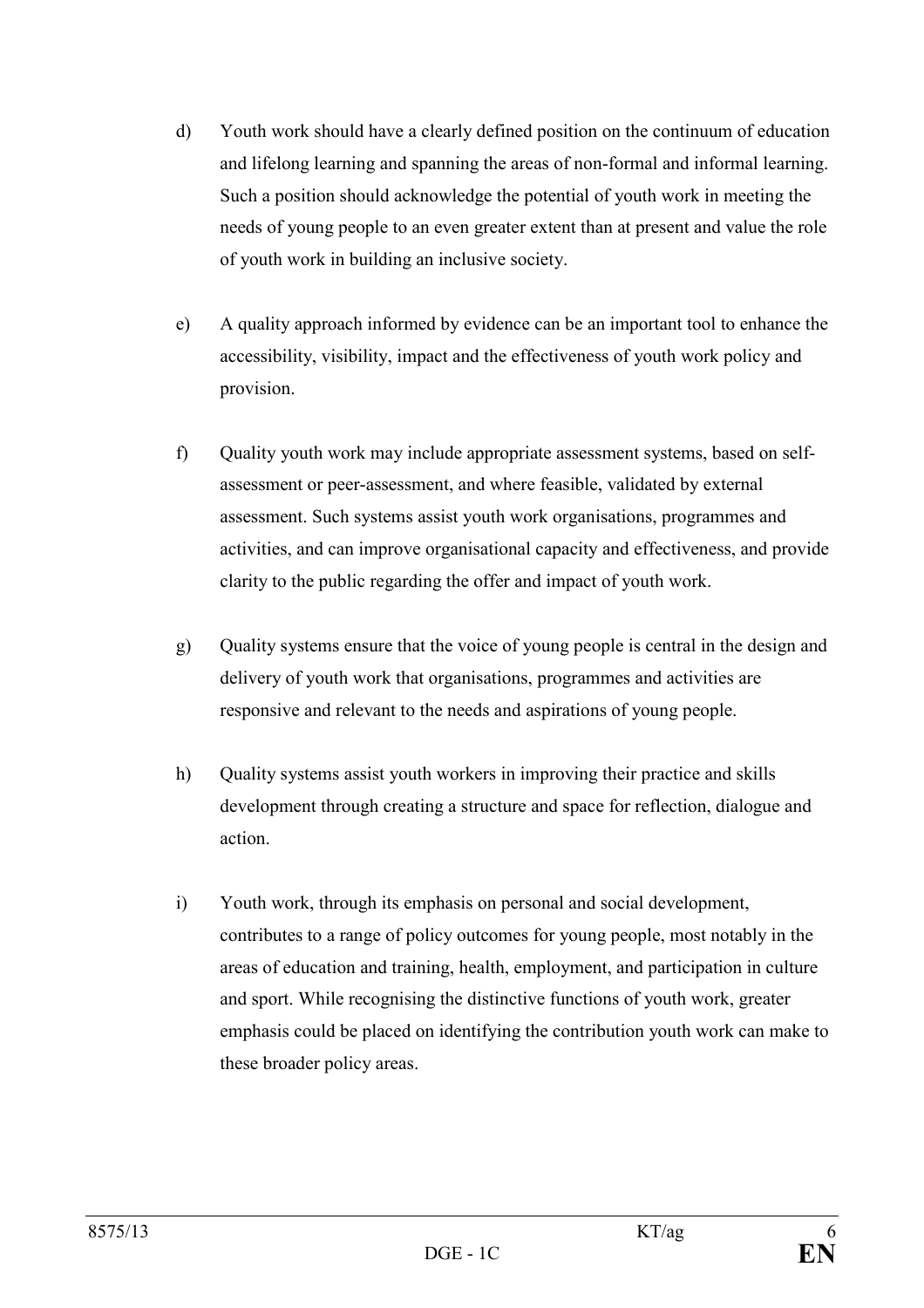# 5. IDENTIFY THE FOLLOWING PRIORITIES TO ENSURE AND ENHANCE QUALITY YOUTH WORK FOR THE DEVELOPMENT, WELL-BEING AND SOCIAL INCLUSION OF YOUNG PEOPLE:

- 14. In aiming to ensure that youth work is relevant and responsive to both the interests and needs of young people and to optimise its role in contributing to their development, well-being and social inclusion, the following priorities have been identified:
	- a) Promote the complementary position of youth work in the continuum of education and life long learning which aims to enhance the experience of young people and equip them for life.
	- b) Support greater alignment of youth policy (how priorities are set), provision (how organisations, programmes and activities are organised), and practice (how organisations, programmes and activities are delivered) through emphasising closer collaboration and knowledge exchange between the policy, research, practice and youth communities to ensure more coordinated, evidence-informed youth work responses.
	- c) Promote mechanisms to ensure that youth work is quality- based, outcomesfocused and evidence-informed.
	- d) Develop supportive quality frameworks, including assessment tools, for use in youth work as a means to maximise the impact for young people's development, well-being and social inclusion*.* Such frameworks should be implemented, supported and communicated appropriately and involve all stakeholders including young people.
	- e) Work to ensure that youth work initiatives (provision and practice) are informed by the voice and aspirations of young people themselves, thus providing an inclusive space for young people to develop and be empowered.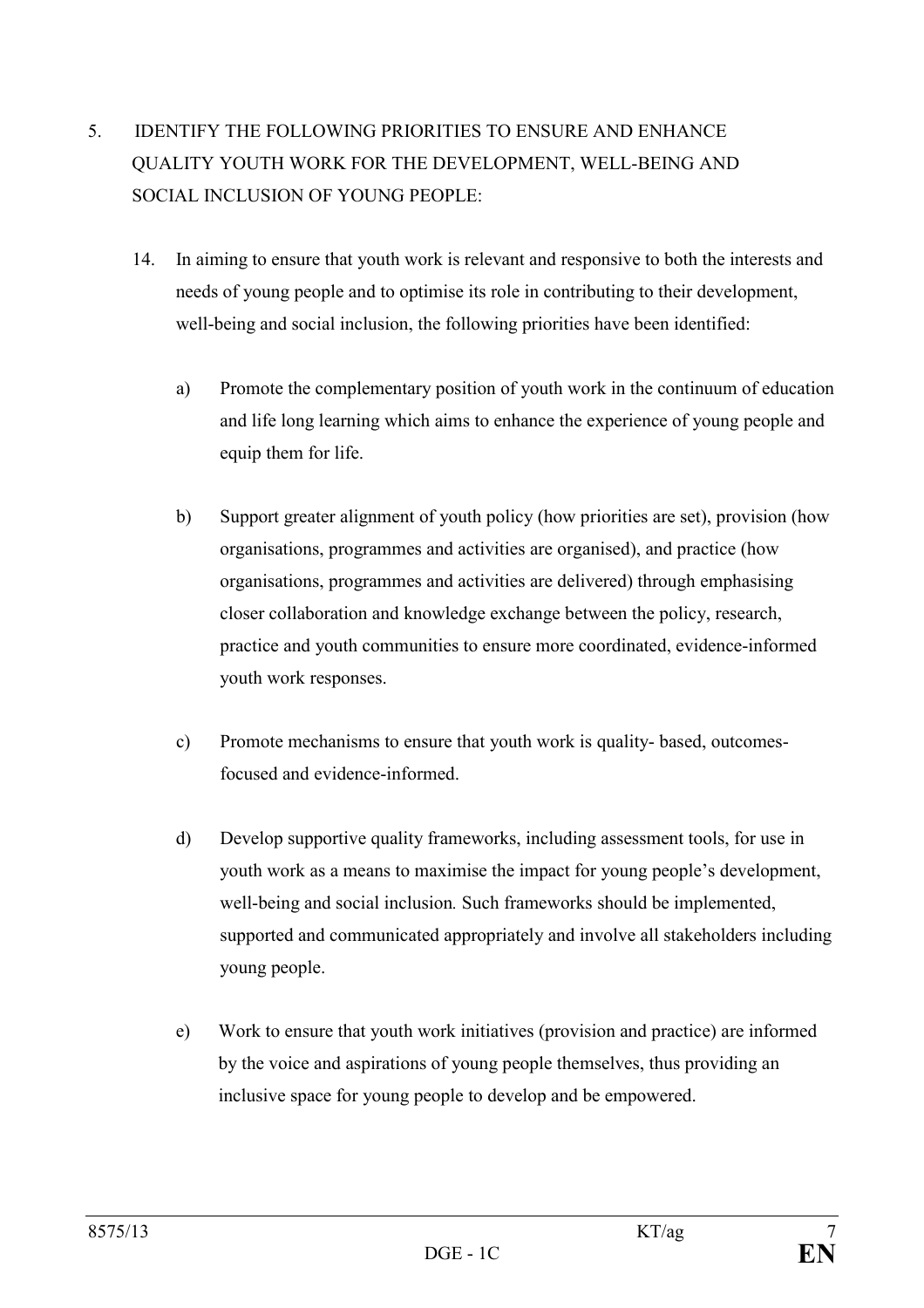f) While respecting the distinctive integrity and impact of youth work, determine and recognise the personal, social and professional skills and competences deriving from the young people's participation in youth work to make visible the impact of youth work to related policy areas and practice disciplines.

# 6. INVITE THE MEMBER STATES AND THE COMMISSION WITHIN THEIR RESPECTIVE SPHERES OF COMPETENCE AND WITH DUE REGARD FOR THE PRINCIPLE OF SUBSIDIARITY TO:

- 15. Promote, through the Open Method of Coordination, a strengthening of relationships, both in policy and practice, with youth-related areas such as Health, Education and Training, Employment, Culture and Sport.
- 16. Promote, in youth work provision and practice, an emphasis on quality and the attainment of youth work outcomes which contribute to the development, well-being and social inclusion of young people.
- 17. Support greater collaboration amongst all youth work stakeholders (in particular researchers, policy makers, civil society organisations, practitioners and young people) to determine the impact of quality youth work, for young people themselves, the youth sector and related policy areas e.g. through the development of evidence of the impact of quality youth work and by facilitating and improving the recognition and validation of non-formal and informal learning at national and EU levels.
- 18. Encourage and support young people through education, civil society and quality youth initiatives to participate in democratic life and to make use of existing and new tools to contribute to policy development, thereby enhancing their development, well-being and social inclusion.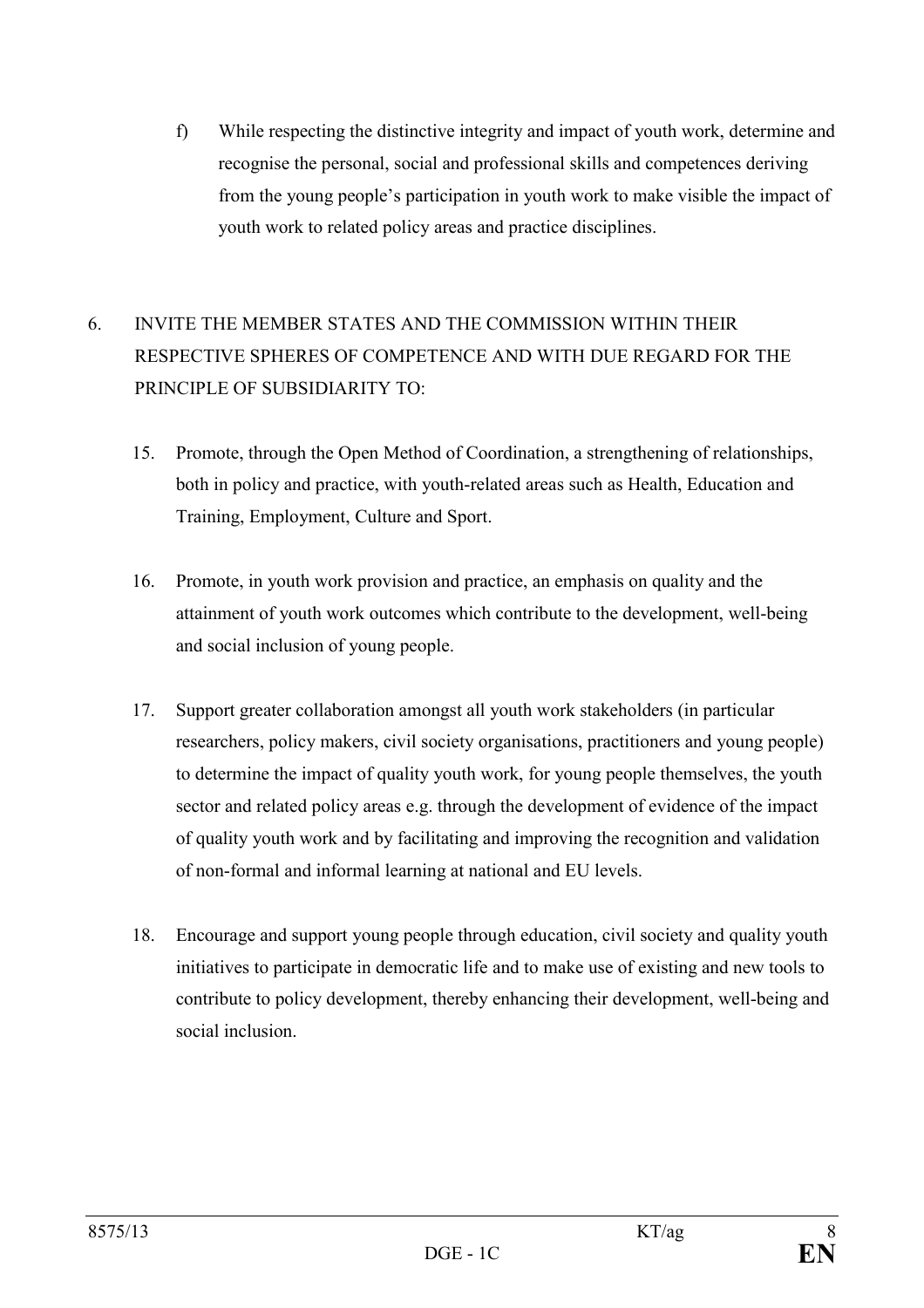- 19. Promote, through quality youth work opportunities and programmes, experiential learning and skills development, including transferable skills for young people, and the recognition and validation of such skills and competences.
- 20. Support the youth sector in developing its structures, working methods and channels of communication so as to reach out to more young people, especially those at risk of social exclusion.
- 21. Stimulate and support volunteer-led involvement in youth provision to promote diversity, social inclusion and build social capital.
- 22. Promote the contribution of quality youth work by maximising funding opportunities to support effective youth work.
- 23. Encourage, through the relevant programmes, platforms and resource repositories, the European and international exchange of good practices, training, skills acquisition and peer-learning in relation to quality focused youth work.
- 24. Establish a thematic expert group to examine youth work quality systems in EU Member States with a view to exploring how common indicators or frameworks may be developed. The work of this group will be informed by the forthcoming study of the European Commission. This will culminate in a report outlining recommendations to be presented to the Youth Working Party. A draft outline of the suggested terms of reference and membership of this thematic expert group is contained in the Annex.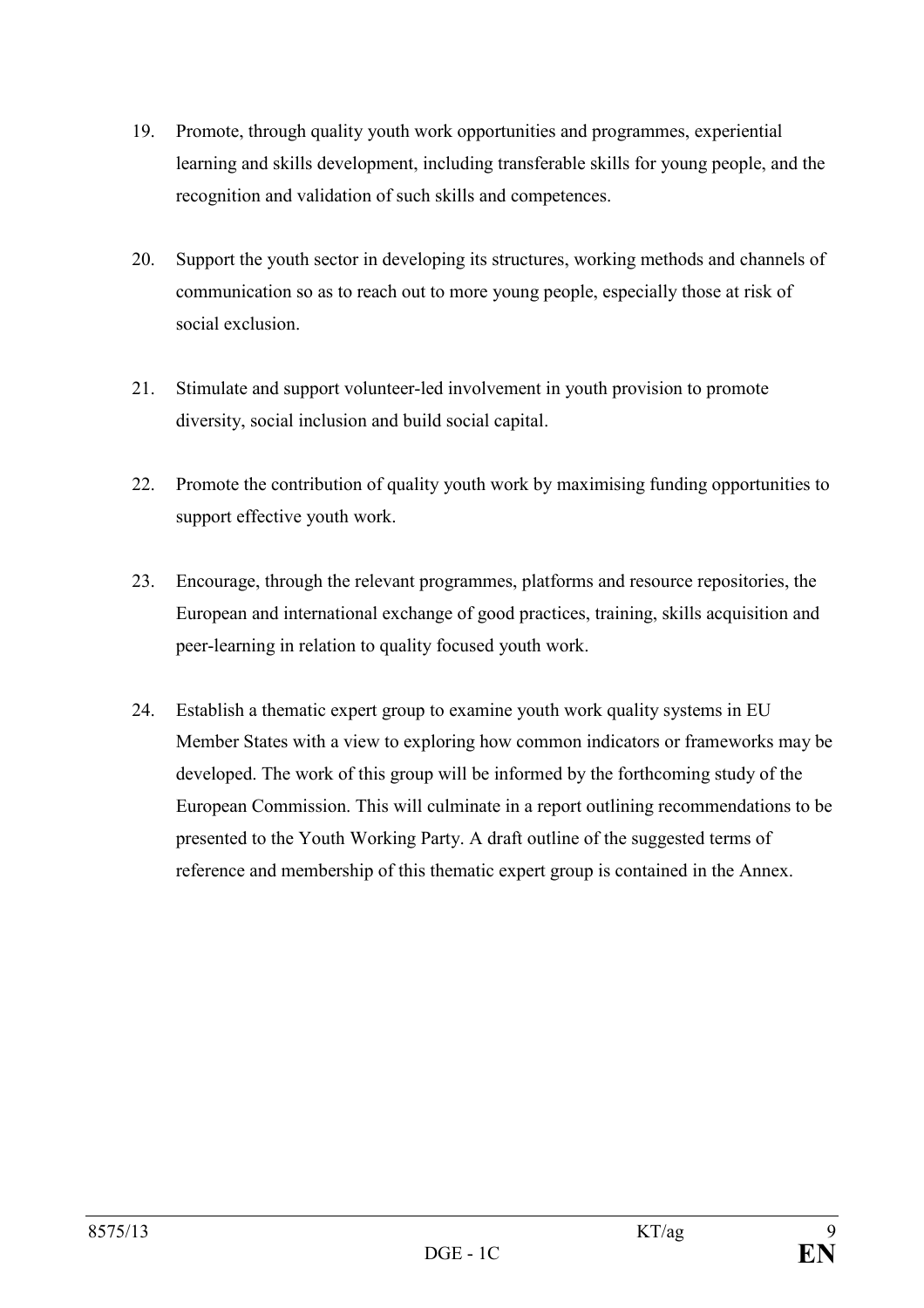## 7. INVITE THE COMMISSION TO:

- 25. Seek to build on the findings of its forthcoming study on the value of youth work in identifying what initiatives are required to promote quality-based and effective youth work.
- 26. Take account of other research studies and initiatives in this area. Disseminate the findings and develop learning for the policy, research, practice and youth communities, and for related policy areas.
- 27. Consider a suitable follow-up to the forthcoming study on the value of youth work and the outcome of the thematic expert group on quality youth work.

**\_\_\_\_\_\_\_\_\_\_\_\_\_\_\_\_\_\_\_\_\_\_\_\_\_\_\_\_\_\_\_\_**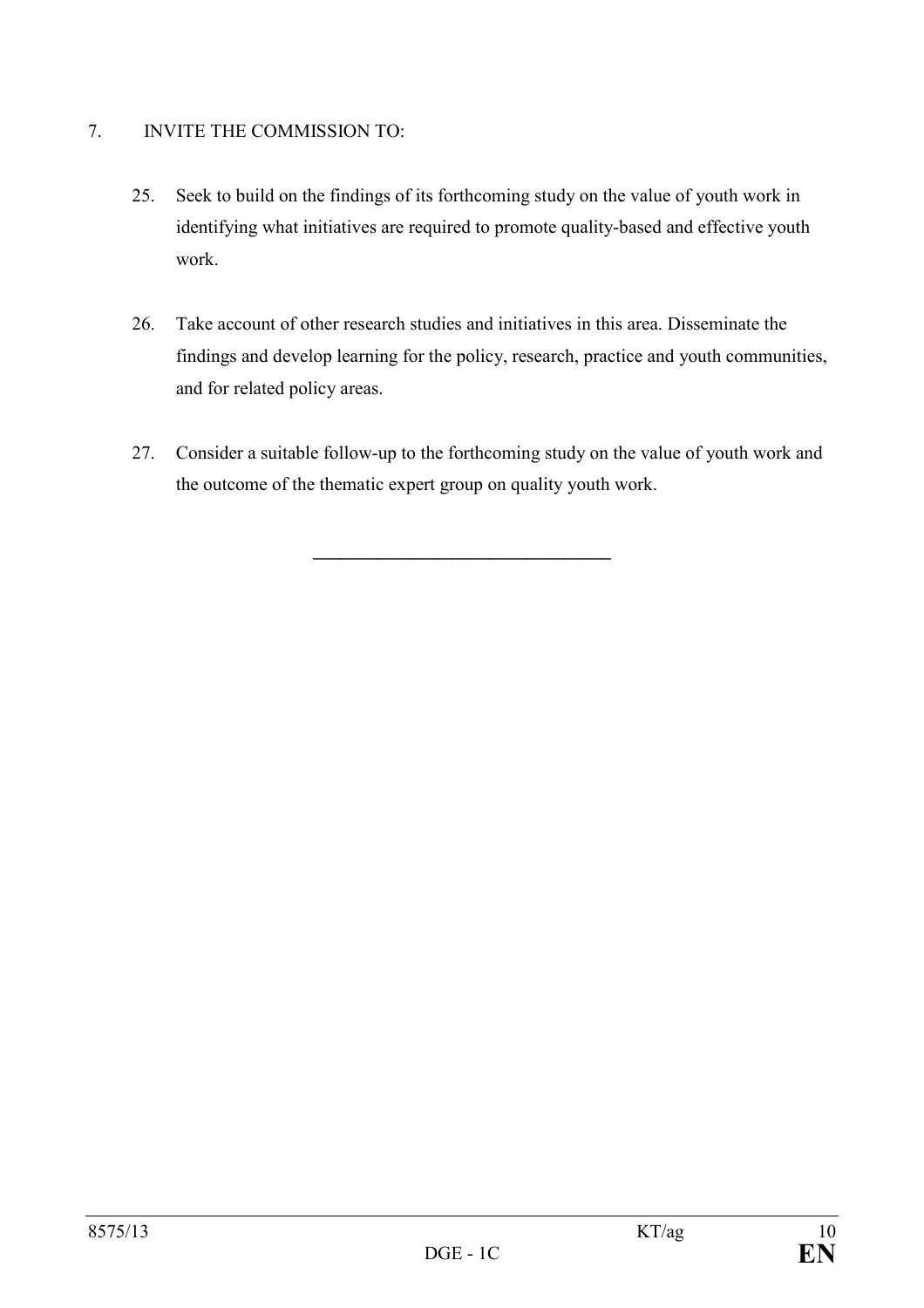# **Draft terms of reference and suggested membership criteria for thematic expert group to be established by European Member States and the Commission**

### **Purpose:**

To examine youth work quality systems in EU Member States and explore how common indicators or frameworks may be developed. This will include an illustration of the practice, process and product of youth work and the impact of youth work for the engagement, development and progression of young people.

## **Membership**

- The participation of Member States in this thematic expert group will be voluntary. Member States may join at any time.
- Members States should nominate, via the Commission, individuals with experience and expertise in the thematic area. Nominees will ensure that national authorities and other relevant stakeholders are informed of the progress of the expert group.
- The thematic expert group may invite additional nominees to the group if required.
- The thematic expert group may also invite representatives of youth stakeholders and representatives from non-EU Youth in Action or subsequent programme countries as it deems appropriate.

## **Working Procedures**

- The work of the thematic expert group will be task-focused and time-bound (a maximum of 18 months duration). Detailed terms of reference and a concise programme of work with measurable and achievable outputs will be developed by the group.
- A chair and co-chair will be nominated by the group at the initial meeting of the thematic expert group.